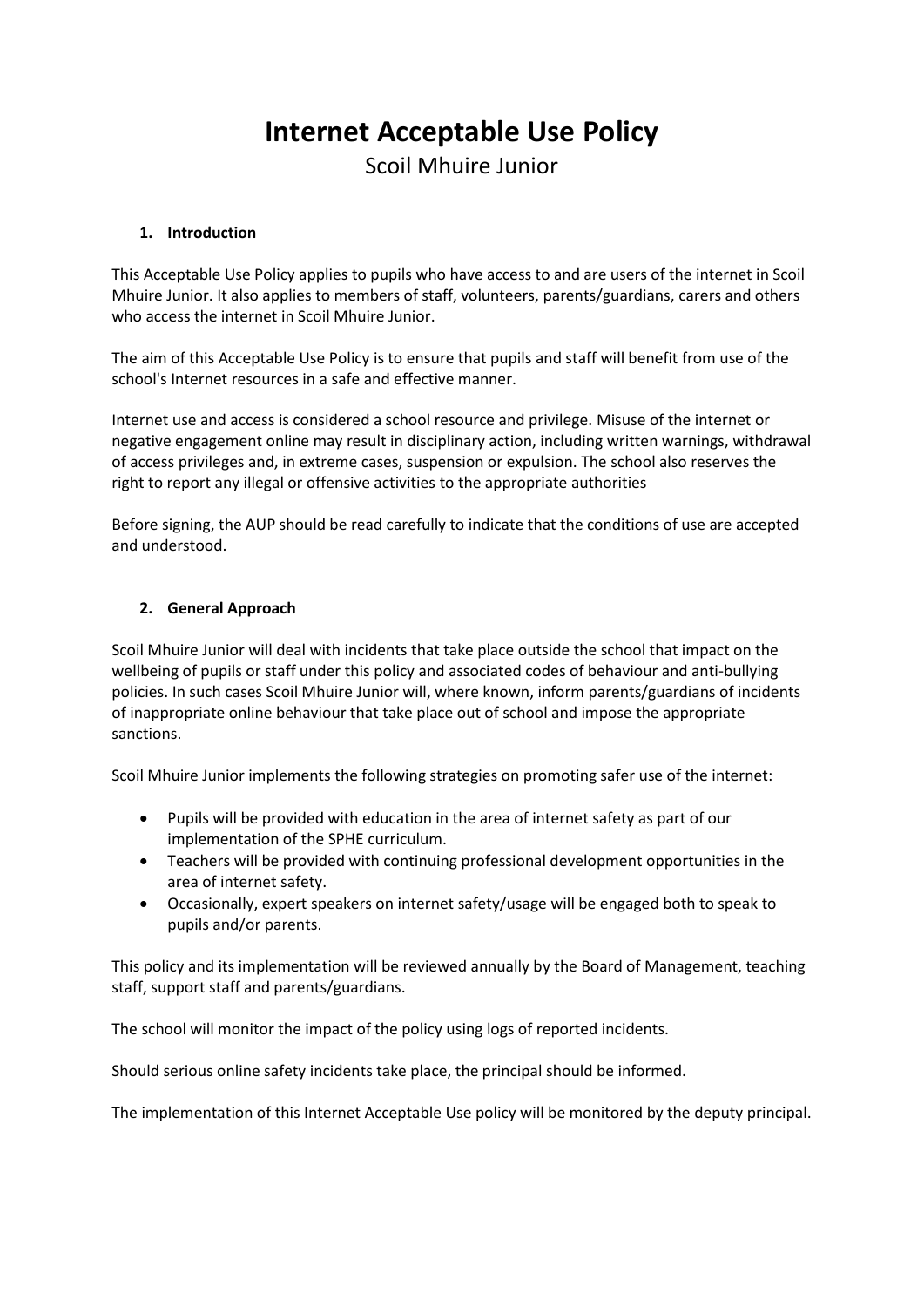# **3. Content Filtering**

Scoil Mhuire Junior has chosen to implement the following level of content filtering on the Schools Broadband Network:

 Level 4: This level allows access to millions of websites including games and YouTube but blocks access to websites belonging to the personal websites category and websites such as Facebook belonging to the Social Networking category.

Pupils taking steps to by-pass the content filter by using proxy sites or other means may be subject to disciplinary action.

# 4. **Web Browsing and Downloading**

When using school tablets, pupils will use the app specified by the teacher and will not use the web browser unless directed to do so.

Pupils may at times have access to web browsing. Such web browsing will be done with the above content filter in place. All internet sessions will be supervised by a teacher.

If pupils are asked to search for content or images they will be instructed to use child-safe websites such as www.kiddle.co.

Downloading by pupils of materials or images not relevant to their studies is not allowed.

Pupils will not intentionally visit internet sites that contain obscene, illegal, hateful or otherwise objectionable materials.

Pupils will report accidental accessing of inappropriate materials to their teacher.

Pupils and staff will be aware that any usage, including distributing or receiving information, schoolrelated or personal, may be monitored for unusual activity, security and/or network management reasons.

Pupils and staff will not download or view any material that is illegal, obscene, defamatory or that is intended to annoy or intimidate another person.

Staff will not carry out web browsing in view of pupils. Web searches for educational content such as images will be carried out in advance of showing to pupils.

When using Google to search for images, 'safe search' will be turned on.

#### 5. **Email and Messaging**

All staff members have school google accounts hosted on the school network. These accounts are managed by a school administrator. Pupils do not have access to email accounts.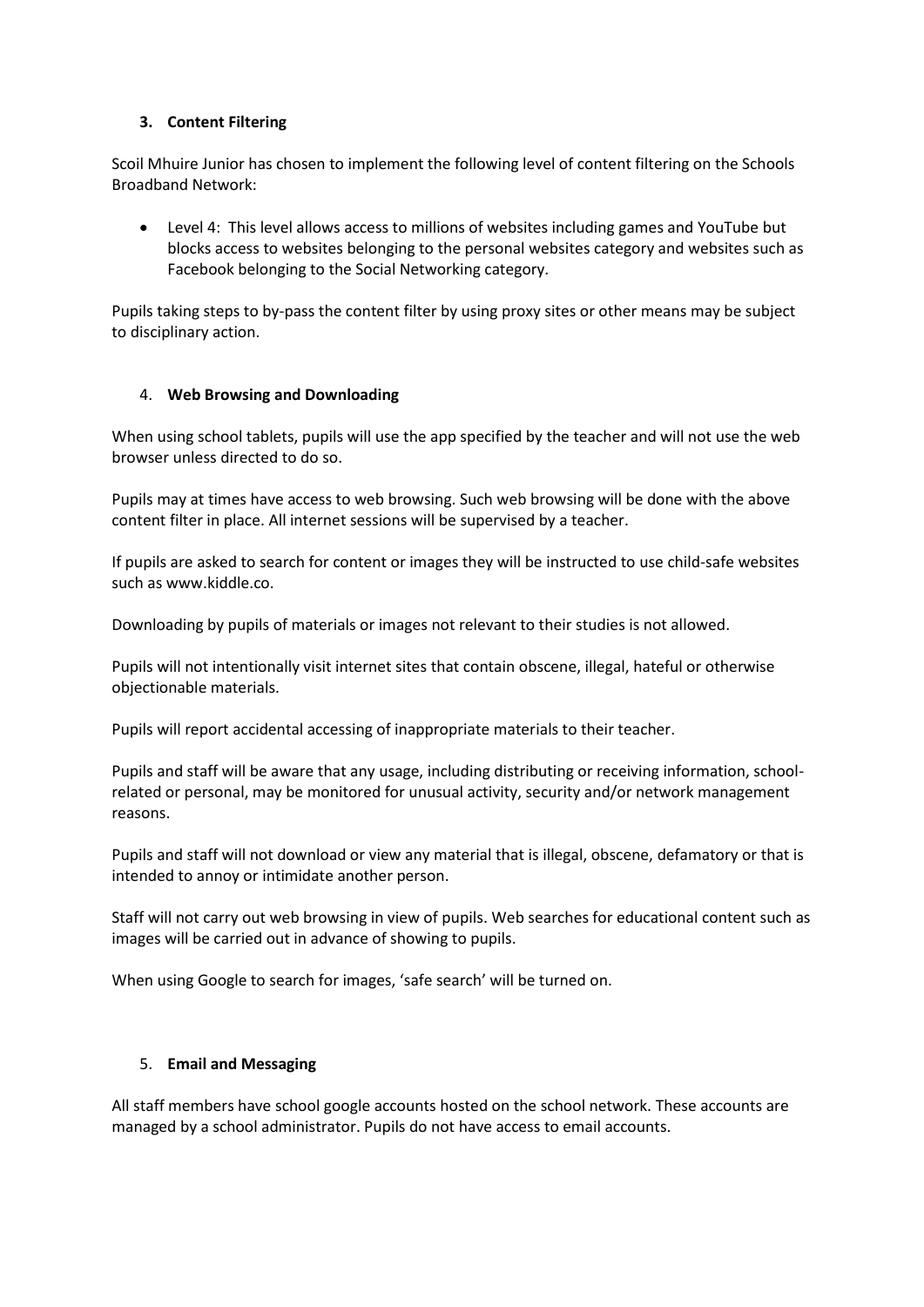Staff may use email and Aladdin to communicate with each other and may also use other G-suite apps such as Hangouts. All school messaging accounts are password protected.

Personal Whatsapp accounts are sometimes used for school communications.

Aladdin is used to communicate between staff and parents/guardians through text message, email and Aladdin Connect. All accounts are password protected.

The use of personal email accounts for staff is allowed at Scoil Mhuire Junior.

Seesaw messaging is used by teachers to share one-way messages with pupils and parents/guardians. Pupils and parents/guardians can communicate with staff through the use of comments in Seesaw.

#### **6. Social Media, Blogging and Video Streaming**

The following statements apply to the use of messaging, blogging and video streaming services in Scoil Mhuire Junior:

- Use of instant messaging services and apps including Snapchat, WhatsApp etc. is allowed only by staff, volunteers and parents/guardians in Scoil Mhuire Junior.
- Use of blogs such as Word Press is allowed in Scoil Mhuire Junior .
- Use of video streaming sites such as YouTube and Vimeo is allowed in Scoil Mhuire Junior .

Staff and pupils must not use social media and the internet in any way to harass, insult, abuse or defame pupils, their family members, staff or other members of the Scoil Mhuire Junior community.

Staff and pupils must not discuss personal information about pupils, staff and other members of the Scoil Mhuire Junior community on social media.

Staff must not use school email addresses for setting up personal social media accounts or to communicate through such media.

Staff and pupils must not engage in activities involving social media which might bring Scoil Mhuire Junior into disrepute.

Staff and pupils must not represent personal views as those of Scoil Mhuire Junior on any social medium.

#### **7. Devices**

Pupils are not allowed to bring personal internet-enabled devices such as tablets, gaming devices, smart watches and digital music players into Scoil Mhuire Junior.

Staff members, parents/guardians, carers, visiting adults and volunteers may use personal devices in the school and may access the school's broadband network.

Personal devices may be used to access school accounts such as G-suite, Aladdin, Seesaw and Zoom.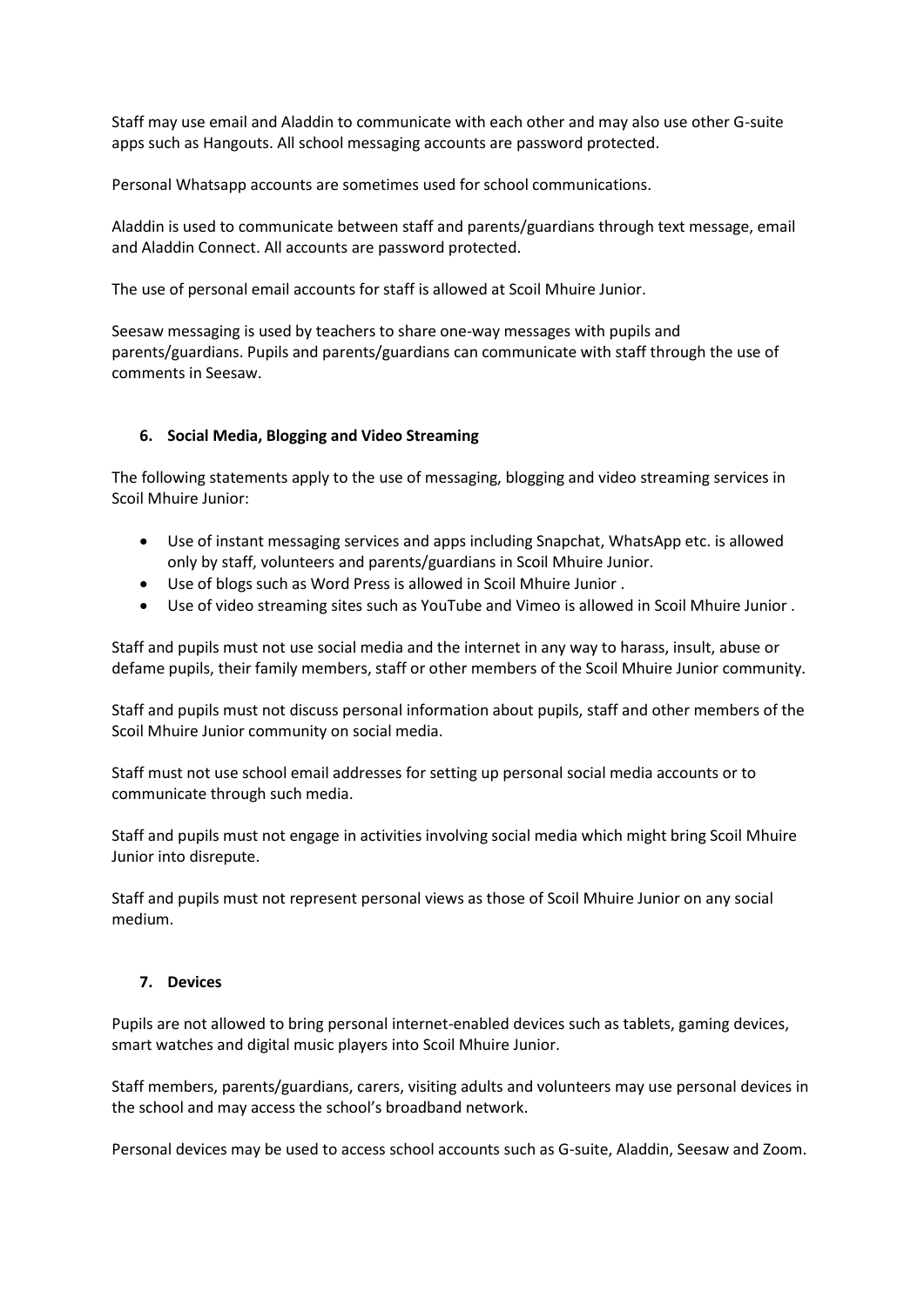In order to use personal devices to access G-Suite, a Google device policy must be installed and agreed to. Devices used to access the school network in this way will be approved and managed by an administrator.

Photographs of students and student work must not be stored on personal devices.

All internet-enabled devices purchased by the school will be set up with school Google accounts and approved by an administrator.

All school devices will be encrypted and virus protection will be installed and updated at intervals.

# **8. Images & Video**

A separate Policy for Use of Photographs and Videos is in place at Scoil Mhuire Junior. Stakeholders are asked to familiarise themselves with the content of this policy.

Care should be taken when taking photographic or video images that pupils' safety is not compromised in any way and that they are not participating in activities that might bring the individuals or the school into disrepute. See Policy for Use of Photographs and Videos.

At Scoil Mhuire Junior, members of the school community must not share, publish or distribute images of others without their permission. See Policy for Use of Photographs and Videos.

# **9. Cyberbullying**

A separate Anti-Bullying policy is in place at Scoil Mhuire Junior. The prevention of cyber bullying is an integral part of the anti-bullying policy of our school.

When using the internet pupils, parents and staff are expected to treat others with respect at all times.

Engaging in online activities with the intention to harm, harass, or embarrass another pupil or member of staff is an unacceptable and absolutely prohibited behaviour, with serious consequences and sanctions for those involved.

Measures are taken to ensure that staff and pupils are aware that bullying is defined as unwanted negative behaviour, verbal, psychological or physical, conducted by an individual or group against another person (or persons) and which is repeated over time. This definition includes cyber-bullying even when it happens outside the school or at night.

Measures are taken by Scoil Mhuire Junior to ensure that staff and pupils are aware that bullying is defined as unwanted negative behaviour, verbal, psychological or physical, conducted by an individual or group against another person (or persons) and which is repeated over time. This definition includes cyber-bullying even when it happens outside the school or at night.

Isolated or once-off incidents of intentional negative behaviour, including a once-off offensive or hurtful text message or other private messaging, do not fall within the definition of bullying and will be dealt with, as appropriate, in accordance with the school's code of behaviour.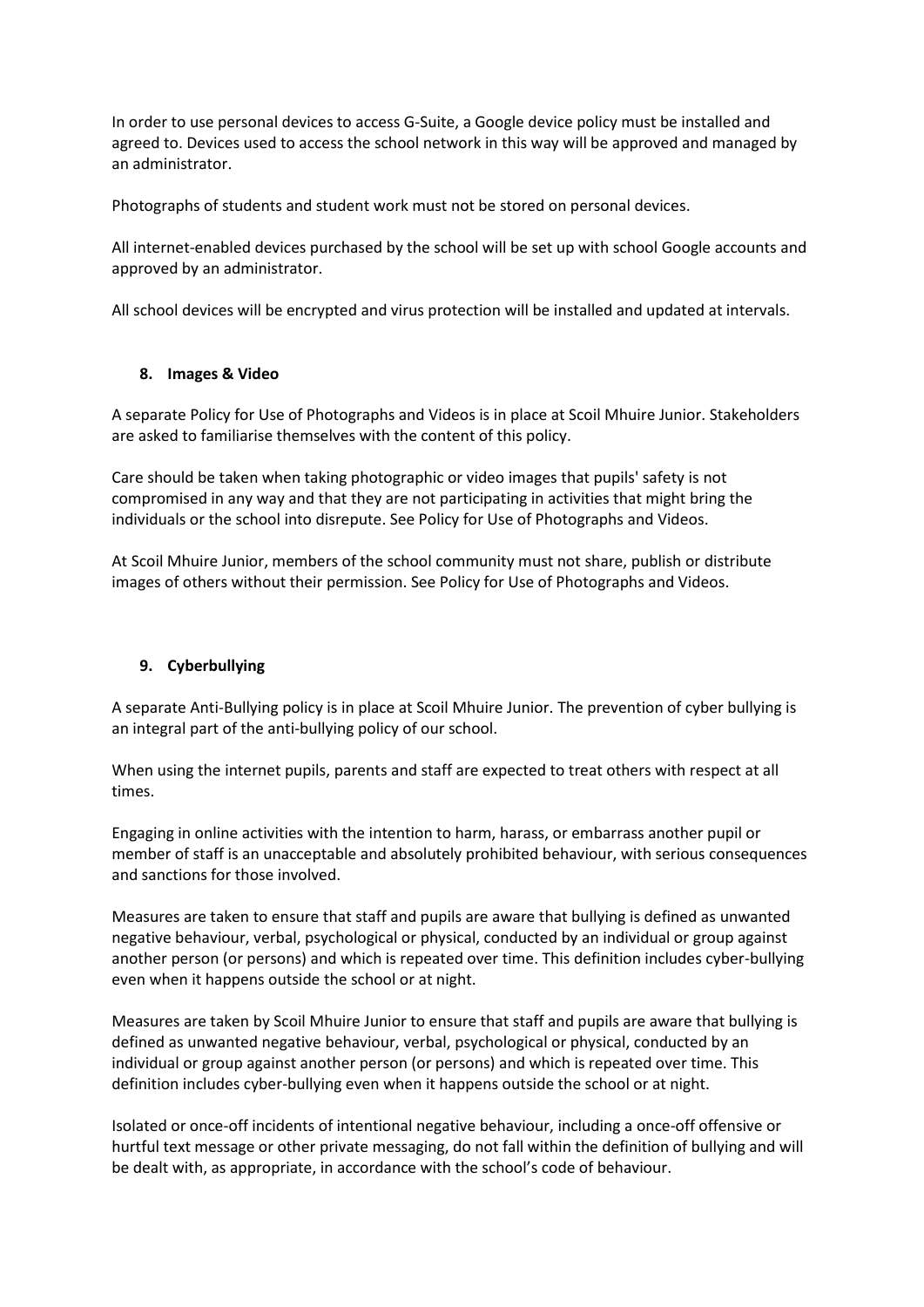#### 10. **Sharing and Publishing Work Online**

School work may be published online to websites such as Twitter and the school website.

Online school content will be regularly checked to ensure that there is no content that compromises the safety, privacy, or reputation of students or staff.

Webpages allowing comments or user-generated content will be pre-moderated and checked frequently to ensure that they do not contain any inappropriate or offensive content.

The publication of student work will be coordinated by a teacher.

Work published to Seesaw will remain private and will be viewed by staff members, students and parents/guardians only.

#### 11. **Online and Remote Learning**

#### *Online Learning Platforms*

Seesaw will be used in the school as the main online learning platform. Other online platforms such as Class Dojo may also be used.

Online learning platforms will be used for assigning and submitting homework, supporting teaching and learning, maintaining e-portfolios and for remote teaching during periods of emergency school closure.

The focus of the content will be on teaching and learning primarily. Work posted to Seesaw will include worksheets, voice recordings, drawings, photos and videos. A pupil's work is private by default. Teachers must approve any work that is submitted.

All teachers, SNAs and administrative staff will have school Seesaw accounts linked to school email addresses.

Children will be given individual home access codes.

Seesaw activity done at school will be supervised by a teacher at all times. Students will use school tablets and will log in to their individual accounts.

E-portfolios may be used to support assessment and to share work with parents/guardians. The teacher will have have to give final approval for any item to be added to his/her portfolio. The teacher controls what is shared and with whom.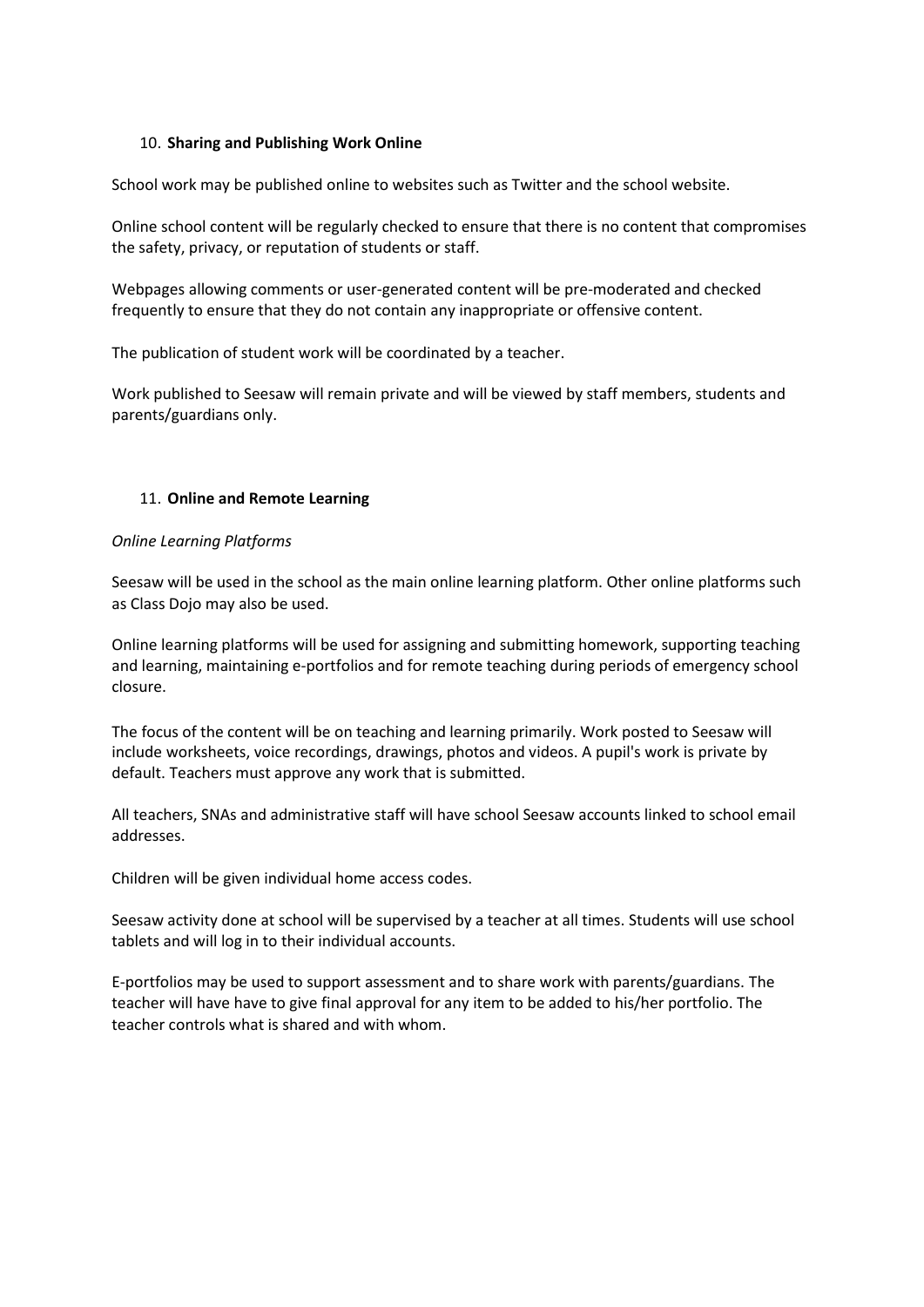# **Video Conferencing**

Zoom and Google Meet may be used for video calls and online classes well as for staff meetings. They may be used for video conferencing with parents/guardians. Only accounts linked to the school's Zoom and Google subscription will be used by staff. The following security measures will apply and will be shared with all stakeholders.

# **General guidelines for live video calls/lessons:**

- Login details for video conferencing will be shared only through email, Aladdin Connect and Seesaw and must not be posted or shared publicly. Passwords will be used by participants to gain access.
- Recurring meetings may be used where the login details and password remain the same each time.
- The waiting room feature must always be used and only identified participants will be admitted.
- Students' devices must be identified by name. Parents/guardians are asked to set up the name for the device in advance. The family name will suffice.
- Teachers must turn on necessary security settings before allowing students to join the call e.g. disable chat feature, include waiting room, etc.
- **A parent/guardian must be present with the child participating at all times during the video call in order to supervise.**
- The teacher always invites the students to the call and acts as host.
- The teacher must always be the first to join and the last to leave the online meeting room.
- The teacher will maintain a log of calls and a record of attendance as in general practice.
- Video calls will not be photographed, recorded or shared by any of the participants including teachers.
- The video conference room is a classroom and the same school behaviour and codes of conduct apply to this environment.
- Protocols will be agreed with students, e.g. using the chat feature for questions, raising hands if they wish to ask a question.
- The teacher will pre-set the video meeting to mute participants' microphones automatically upon entry. Students will need to unmute themselves when invited to do so in order to be heard.
- Break-out rooms may be used to encourage the children to chat in smaller groups. The class teacher will not be able to supervise these breakout sessions so these will only be used when there are multiple teachers present.
- It is the responsibility of all participants to ensure that there is nothing inappropriate (images, text etc) in the background for the video call. It must also be ensured that no inappropriate sound or language can be heard in the background. The teacher may have to quickly remove a participant from the call should this occur.
- If a teacher has any concerns regarding the meeting or is in any doubt, he/she is advised to end the meeting immediately.
- Any concerns around video conferencing should be reported to the school principal.

#### **Legislation**

Staff members and parents/guardians should familiarise themselves with information on the following legislation relating to use of the Internet: